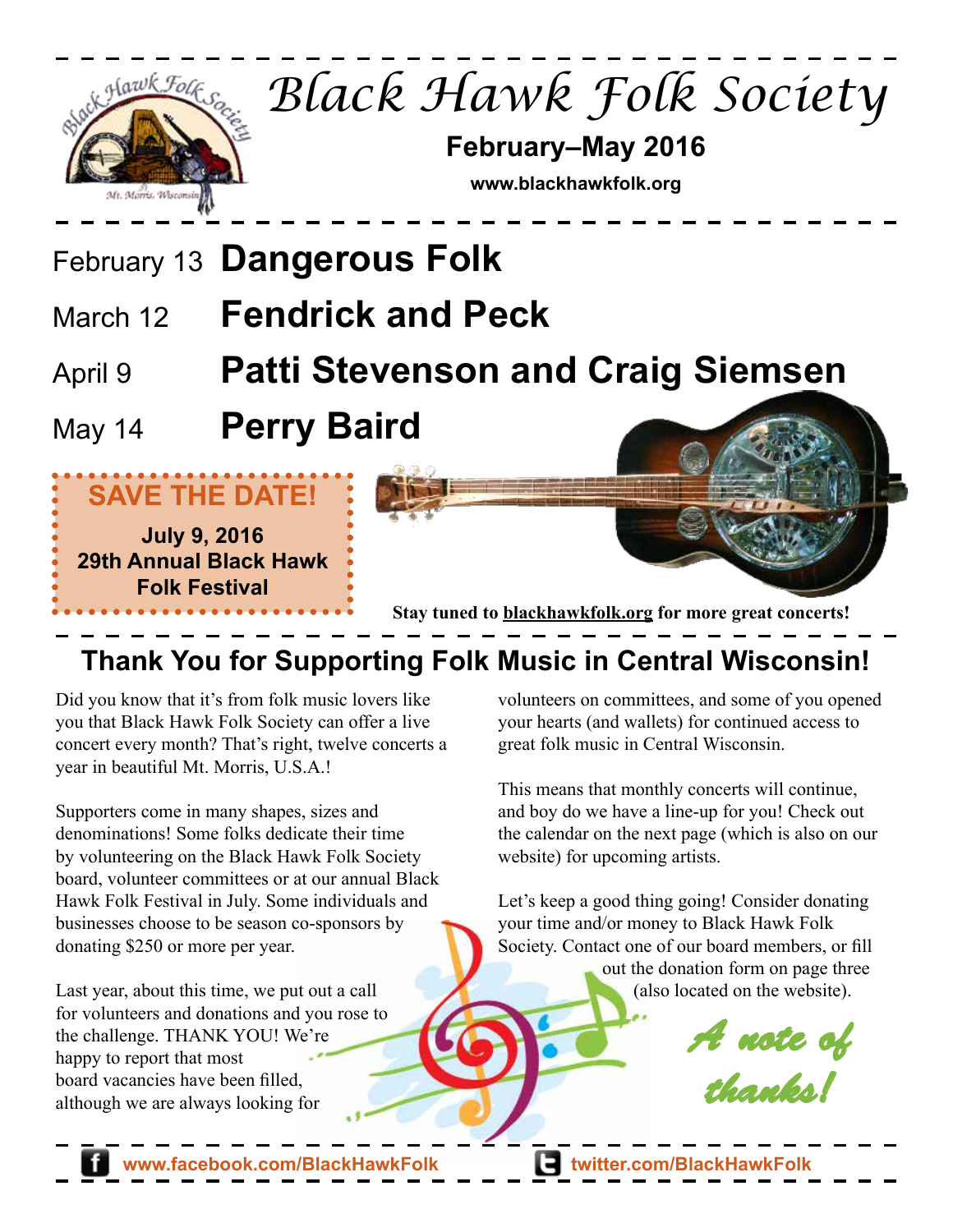

#### **FEBRUARY 2016**

**FEB. 13 (Saturday, 7:00 PM) Dangerous Folk** will warm us up with those good ol' songs we grew up on. Doug Esty, Julie Thompson and David HB Drake will have us singing along to anthems from the days of "make love, not war" whose positive messages, power and honesty span generations. To read the musicians' biographies, listen to their organic sound, or buy a CD, check out their

website at: www.davidhbdrake.com/df. Potluck before the concert is at 6:00 PM.

**FEB. 16 (Tues, 7:00 PM): Acoustic Jam** at Wautoma Public Library's meeting room (east entrance). **FEB. 17 (Wed, 7:00 PM): Council meeting** at Joanne's.

# **MARCH 2016**

**MAR. 12 (Saturday, 7:00 PM): Fendrick & Peck's** music gathers in many genres including folk, blues and bluegrass with a freshness and originality that is both beguiling and inspirational. Their original songs harken to some wonderfully old time sensibility and evoke history, family stories and love of the finest kind. Read their blog and listen to a few of their songs at www.fendrickandpeck.com. There will be a potluck before the concert at 6:00 PM.

**MAR. 15 (Tues, 7:00 PM): Acoustic Jam** at Wautoma Public Library's meeting room (east entrance). **MAR. 16 (Wed, 7:00 PM): Council meeting** at Betty and Paul's.

# **APRIL 2016**

**APR. 9 (Saturday, 7:00 PM) Patty Stevenson and Craig Siemsen** will warm our hearts with homespun stories and songs of humor, nature and everyday life. Described as genuinely talented with classic folk voices, Patty Stevenson and Craig Siemsen are known for their gorgeous harmonies, impeccable musicianship, playful stage humor and jewel-like original songs. Patty says about performing, "I try for magic – nothing less! For the place that opens hearts and will move an audience to tears or smiles." Check out their website at www.pattycraig.com. There will be a potluck before the concert at 6:00 PM.

**APR. 19 (Tues, 7:00 PM): Acoustic Jam** at Wautoma Public Library's meeting room (east entrance). **APR. 20 (Wed, 7:00 PM): Council meeting** Guy's.

#### **MAY 2016**

**MAY 14 (Saturday, 7:00 PM): Perry Baird's** soothing baritone voice pairs perfectly with his delicate stylings on six- and twelve-string acoustic guitar. Perry has more than 30 years of musical performances behind him, appearing at coffeehouses, clubs, house concerts, festivals and other venues in Wisconsin and northern Illinois. Songs by contemporary artists such as Eric Bogle, David Mallett, Bill Staines, James Keelaghan and Pat Alger are staples on Perry's set lists, as are some traditional Celtic-flavored pieces and a few eclectic numbers of popular vintage. There will be a potluck before the concert at 6:00 PM.

**MAY 17 (Tues, 7:00 PM): Acoustic Jam** at Wautoma Public Library's meeting room (east entrance). **MAY 18 (Wed, 7:00 PM): Council meeting** Tom's.

**Concerts are held at Mountain View Community Center N3137 21st Lane just off Highway 152, south of Mt. Morris.**

Check our website for further updates and other information: **www.blackhawkfolk.org**







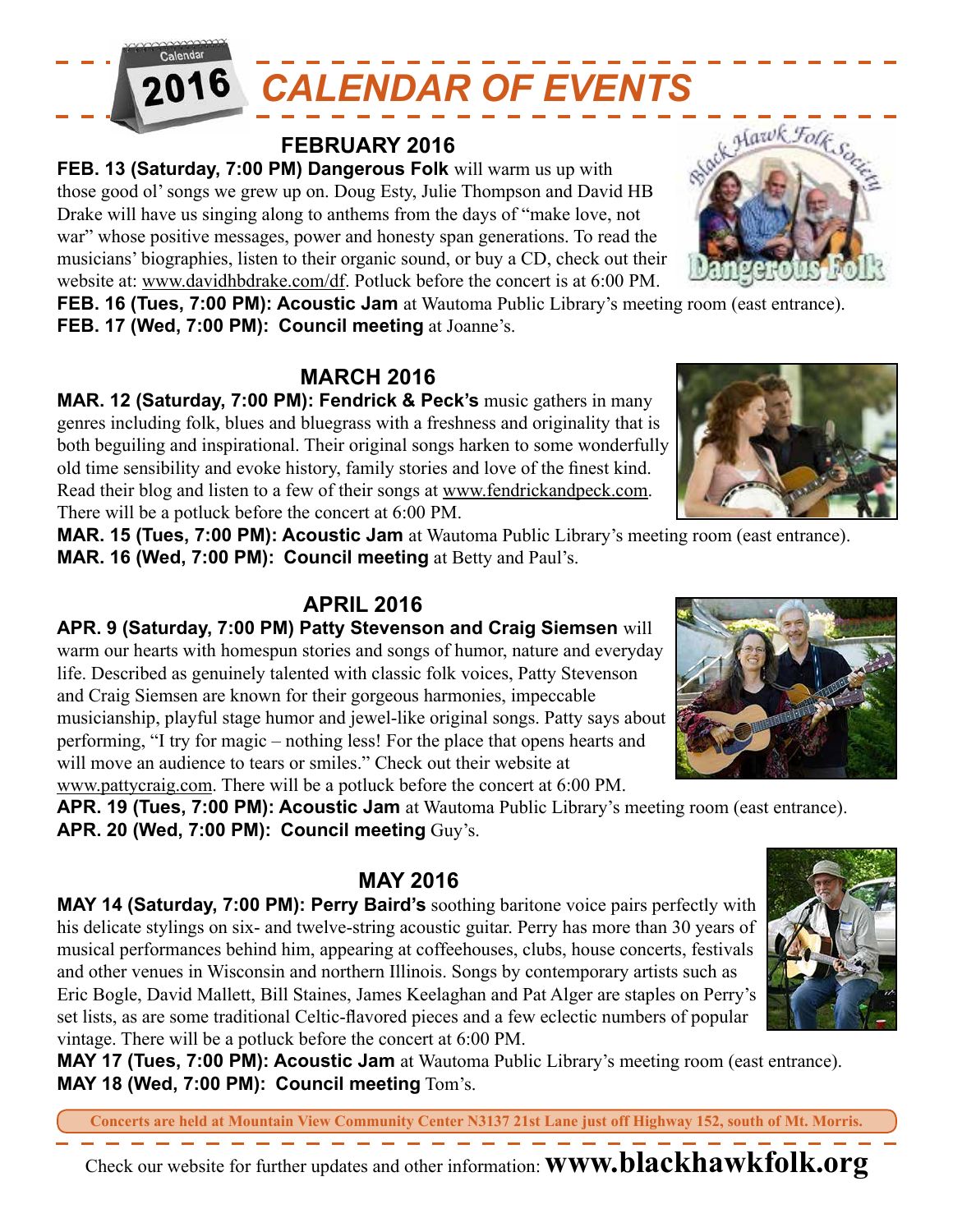# **Help Support Live Music in Waushara County!**

If you enjoy the monthly concerts and annual festival and want them to continue, please consider a taxdeductible donation to Black Hawk Folk Society. All funds go directly to operation costs. Please print clearly.

#### **Become a Friend of Black Hawk Folk Society:**

- **Banjo** level (\$25)
- **Mandolin** level (\$50)
- **Fiddle** level (\$100)
- **Guitar** level (\$200 or more) Season Co-sponsor (\$250)
- **Newsletter** donation (\$5)

Bring this completed form, along with your contribution to any of our events (please make checks payable to **Black Hawk Folk Society**), or mail to: **Black Hawk Folk Society**

 **PO Box 1093**

 **Wautoma, WI 54982**

*Thank you for your contribution!*

## **Thanks to Our 2015-2016 Season Co-sponsors**

Kyle McReath, American Family Insurance The Master Team at First Weber Realty Mary Anne & Marv Nielsen's Red Rooster Studio Pat & Diana Connolly The Dick Hansen Family Kiwanis Club of Wautoma McComb/Bruchs Performing Arts Center Wautoma Public Library

# Name \_\_\_\_\_\_\_\_\_\_\_\_\_\_\_\_\_\_\_\_\_\_\_\_\_\_\_\_\_\_\_\_\_\_\_\_\_\_\_\_ Address \_\_\_\_\_\_\_\_\_\_\_\_\_\_\_\_\_\_\_\_\_\_\_\_\_\_\_\_\_\_\_\_\_\_\_\_\_\_ City/State/Zip Email  $\Box$  $\Box$  Please send my newsletter via email only. **TOTAL ENCLOSED \$\_\_\_\_\_\_\_\_\_\_**

### **About Our Concerts**

#### **Evening Concerts** ~ November through March

- 2nd Saturday of the month at 7:00 PM
- Potluck dinner at 6:00 PM
- Admission: \$8 for adults, FREE for ages 12 & under
- Mountain View Community Center (N3137 21st Lane, just off Highway 152, south of Mt. Morris)

#### **Acoustic Jam Sessions** ~ monthly

- 3rd Tuesday of the month from 6:30-8:30 PM
- Wautoma Public Library (east entrance)

## **About Black Hawk Folk Society**

Black Hawk Folk Society is a nonprofit  $501(c)(3)$  organization, and all contributions are tax deductible as allowed by law. For information, please contact the appropriate council member:

| Vendor Wrangler/Historian Judy Van Schoyck-Fritschler, (608) 586-4317, <u>locustview@mags.net</u> |
|---------------------------------------------------------------------------------------------------|
| Joanne Hesselink, (920) 293-4455, sewwhat1@centurytel.net                                         |
| *Paul Hagan, (920) 295-0385, prhaganjr@yahoo.com                                                  |
| Newsletter/Website/Publicity Amy Kowalski, blackhawkfolk@gmail.com                                |
| <b>Technical Engineer</b> Travis Talbott, (715) 570-5984, trtalbott@yahoo.com                     |
| <b>Council Member at Large</b> Guy Kaplan, (715) 228-3662, gk500@uniontel.net                     |
| <b>Council Member Emeritus</b> Dave Gunderson, (920) 787-7862, davegunderson@cornerofgs.com       |
| <b>Council Member Emeritus</b> Betty Trowbridge, trowbridgeb@yahoo.com                            |
|                                                                                                   |

\*Paul is looking to pass the reins of Treasurer on to a dedicated BHFS volunteer. Please contact us if you are interested.